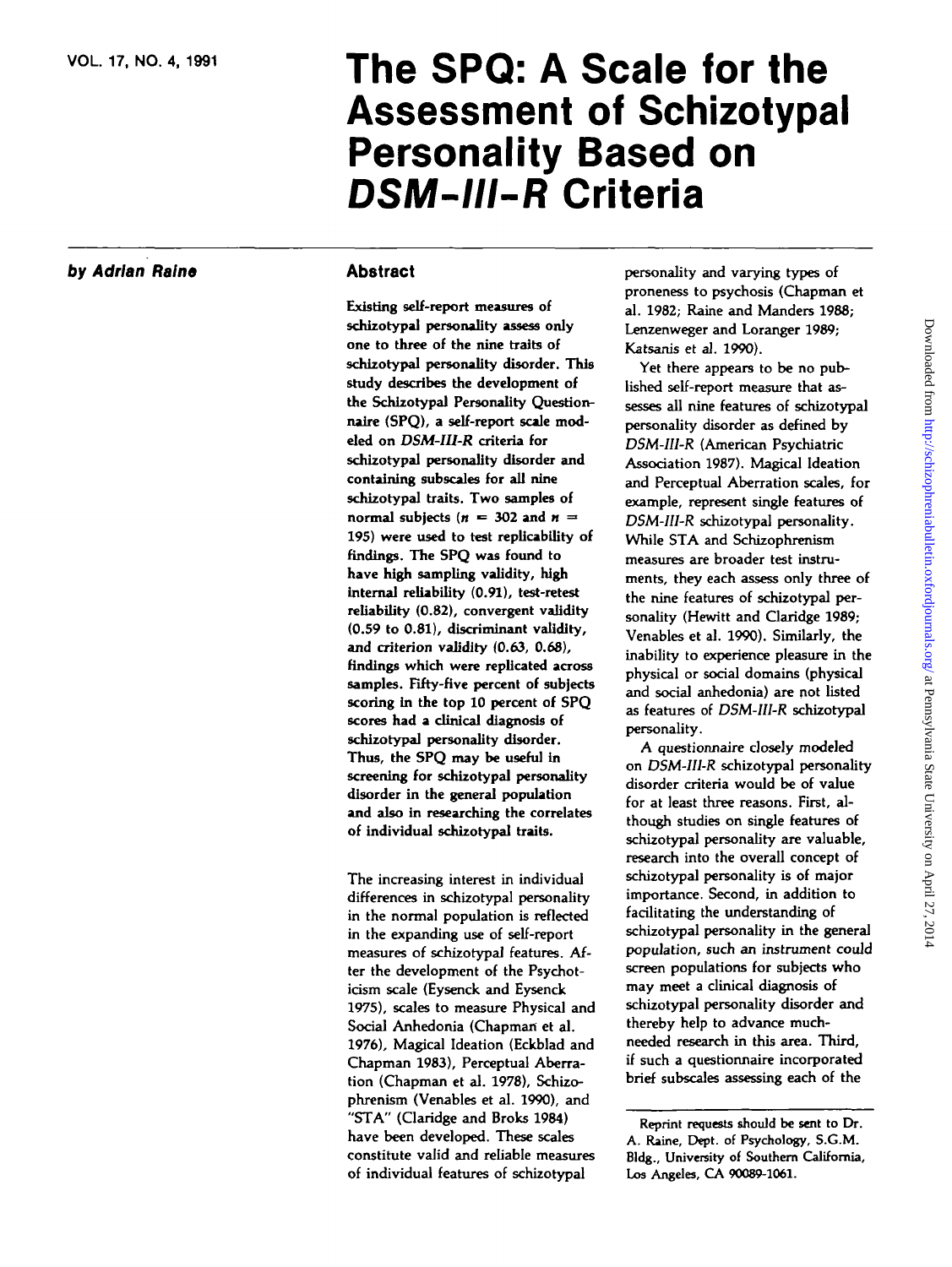nine schizotypal features, it would facilitate research into these schizotypal subcomponents along with research into the overall concept of schizotypal personality.

.This study's primary aim was to develop a Schizotypal Personality Questionnaire (SPQ) closely modeled on *DSM-III-R* criteria that could provide an overall measure of schizotypal personality. A secondary aim was to develop short subscales to assess each of the nine schizotypal features, while keeping the questionnaire as short as possible. Two samples of subjects were used to test replicability of findings. Convergent validity was gauged by relating scores to other scales that assess schizotypal traits. Discriminant validity was gauged by relating scores to scales that assess features of psychosis-proneness not contained in *DSM-III-R* criteria for schizotypal personality disorder. Criterion validity was gauged by conducting diagnostic interviews for *DSM-III-R* schizotypal personality disorder with subjects who scored high and low on the SPQ.

## **Method**

Subjects. Two populations of subjects were employed in the construction of the questionnaire. The first sample consisted of 302 undergraduate student volunteers; this sample was randomly divided into two subsamples (1a and 1b), each containing 151 subjects. Sample la consisted of 66 males and 85 females, while sample lb consisted of 70 males and 81 females. These two subsamples were used in the initial construction stage of the SPQ, with subsample lb acting as a replication sample for la. The second population of subjects (sample 2) consisted of 195 undergraduates (100 male and 95 female). Sample 2 was used to test the replicability of results generated in the initial construction stage as well as to provide data on new items to increase subscale reliability.

Item Generation. Since one of the primary goals was to develop a questionnaire that assessed all nine features of *DSM-III-R* schizotypal personality disorder, items were generated in order that these nine traits would receive representation in the final questionnaire, thus ensuring high sampling validity. These nine traits are listed in table 1.

Items for the SPQ were generated from four sources. First, items were taken from, or closely modeled on, existing interview schedules for schizophrenia and schizotypal personality including the Present State Examination (PSE; Wing et al. 1974), the Scale for the Assessment of Negative Symptoms (SANS; Andreasen 1982), the Structured Clinical Interview for *DSM-III-R* Personality Disorders (SCID-II; Spitzer et al. 1987), and the Schedule for Affective Disorders and Schizophrenia (SADS; Endicott and Spitzer 1978). Second, new items were modeled on examples of schizotypal traits outlined in *DSM-III-R.* Third, some items were included from published questionnaires measuring schizotypal features; these included the STA scale (Claridge and Broks 1984), the Schizotypy scale (Venables et al. 1990), the Perceptual Aberration scale (Chapman et al. 1978), and the Magical Ideation scale (Eckblad and Chapman 1983). Fourth, new items were generated by the author to fill gaps in the item pool and to complement items generated by the first three approaches.

Item generation for each of the nine subscales resulted in an initial pool of 110 items. The proportions of items in this pool from the four sources described above were as follows: interview schedules (34%), *DSM-III-R* (8%), self-report questionnaires  $(18\%)$ , and new items  $(40\%)$ . With respect to the generation of new items, an attempt was made to avoid double negatives embedded within the question and to keep items brief and simple. Furthermore, items that could result in artificial differences because of sex bias were not included in the questionnaire.

Item Deletion. For each of subsamples la and lb, items were grouped into their respective subscale and corrected item total correlations calculated for each of these nine subscales. Items were deleted from their subscales if in either sample fewer than 10 percent of subjects endorsed the item or if in either sample the corrected item total correlation was less than 0.15. Some additional items were deleted if removal of the item did not lead to an appreciable reduction in coefficient alpha for that subscale. This strategy was employed to keep the SPQ as short as possible without adversely affecting reliability. In total, the SPQ was reduced by 40 percent, from 110 to 66 items.

Item Addition. To increase the reliability of four of the nine subscales, additional items were administered to sample 2. Eight of these items were subsequently added to the original pool of 66 items. Consequently, the final scale contains 74 items, and takes from 5 to 10 minutes to complete. The full 74-item questionnaire, broken down into its nine subscales, is shown in table 1. A copy of the questionnaire, scoring procedures, and detailed findings with respect to construct validity are available from the author upon request.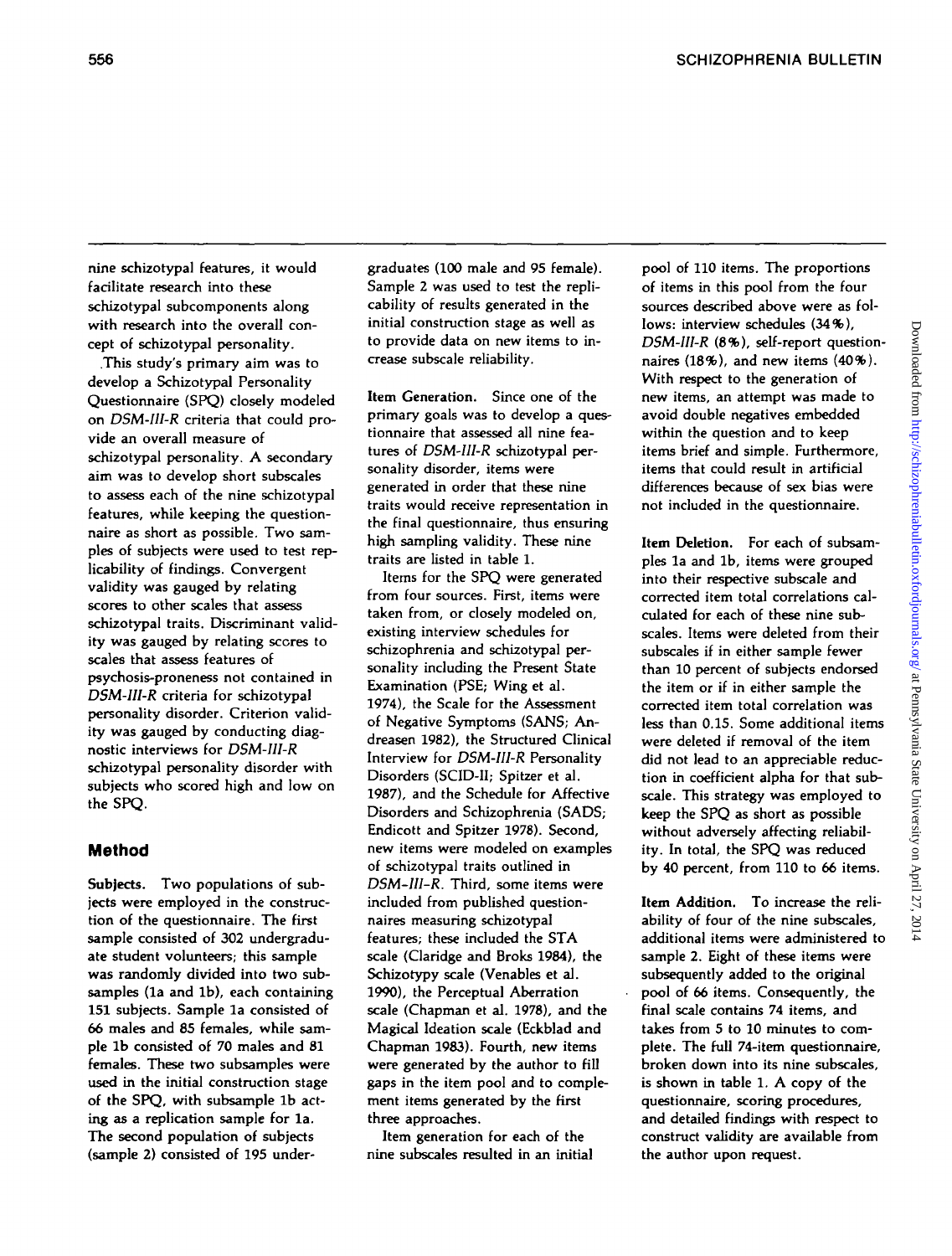# **Table 1. Items for the nine subscales In the final 74-item version of the Schizotypal Personality Questionnaire**

## **Ideas of Reference**

- 1. Do you sometimes feel that things you see on the TV or read in the newspaper have a special meaning for you?
- 10. I am aware that people notice me when I go out for a meal or to see a film.
- 19. Do some people drop hints about you or say things with a double meaning?
- 28. Have you ever noticed a common event or object that seemed to be a special sign for you?
- 37. Do you sometimes see special meanings in advertisements, shop windows, or In the way things are arranged around you?
- 45. When shopping do you get the feeling that other people are taking notice of you?
- 53. When you see people talking to each other, do you often wonder if they are talking about you?
- 60. Do you sometimes feel that other people are watching you?
- 63. Do you sometimes feel that people are talking about you?

## **Excessive Social Anxiety**

- 2. I sometimes avoid going to places where there will be many people because I will get anxious.
- 11. I get very nervous when I have to make polite conversation.
- 20. Do you ever get nervous when someone is walking behind you?
- 29. I get anxious when meeting people for the first time.
- 38. Do you often feel nervous when you are in a group of unfamiliar people?
- 46. I feel very uncomfortable in social situations involving unfamiliar people.
- 54. I would feel very anxious if I had to give a speech in front of a large group of people.
- 71. I feel very uneasy talking to people I do not know well.

## **Odd Beliefs or Magical Thinking**

- 3. Have you had experiences with the supernatural?
- 12. Do you believe in telepathy (mlnd-readlng)?
- 21. Are you sometimes sure that other people can tell what you are thinking?
- 30. Do you believe In clairvoyancy (psychic forces, fortune telling)?
- 39. Can other people feel your feelings when they are not there?
- 47. Have you had experiences with astrology, seeing the future, UFOs, ESP, or a sixth sense?
- 55. Have you ever felt that you are communicating with another person telepathically (by mind-reading)?

## **Unusual Perceptual Experiences**

- **4.** Have you often mistaken objects or shadows for people, or noises for voices?
- 13. Have you ever had the sense that some person or force is around you, even though you cannot see anyone?
- 22. When you look at a person, or yourself in a mirror, have you ever seen the face change right before your eyes?
- 31. I often hear a voice speaking my thoughts aloud.
- 40. Have you ever seen things invisible to other people?
- 48. Do everyday things seem unusually large or small?
- 56. Does your sense of smell sometimes become unusually strong?
- 61. Do you ever suddenly feel distracted by distant sounds that you are not normally aware of?
- 64. Are your thoughts sometimes so strong that you can almost hear them?

# **Odd or Eccentric Behavior**

- 5. Other people see me as slightly eccentric (odd).
- 14. People sometimes comment on my unusual mannerisms and habits.
- 23. Sometimes other people think that I am a little strange.
- 32. Some people think that I am a very bizarre person.
- 67. I am an odd, unusual person.
- 70. I have some eccentric (odd) habits.
- 74. People sometimes stare at me because of my odd appearance.

## **No Close Friends**

- 6. I have little interest in getting to know other people.
- 15. I prefer to keep myself to myself.
- 24. I am mostly quiet when with other people.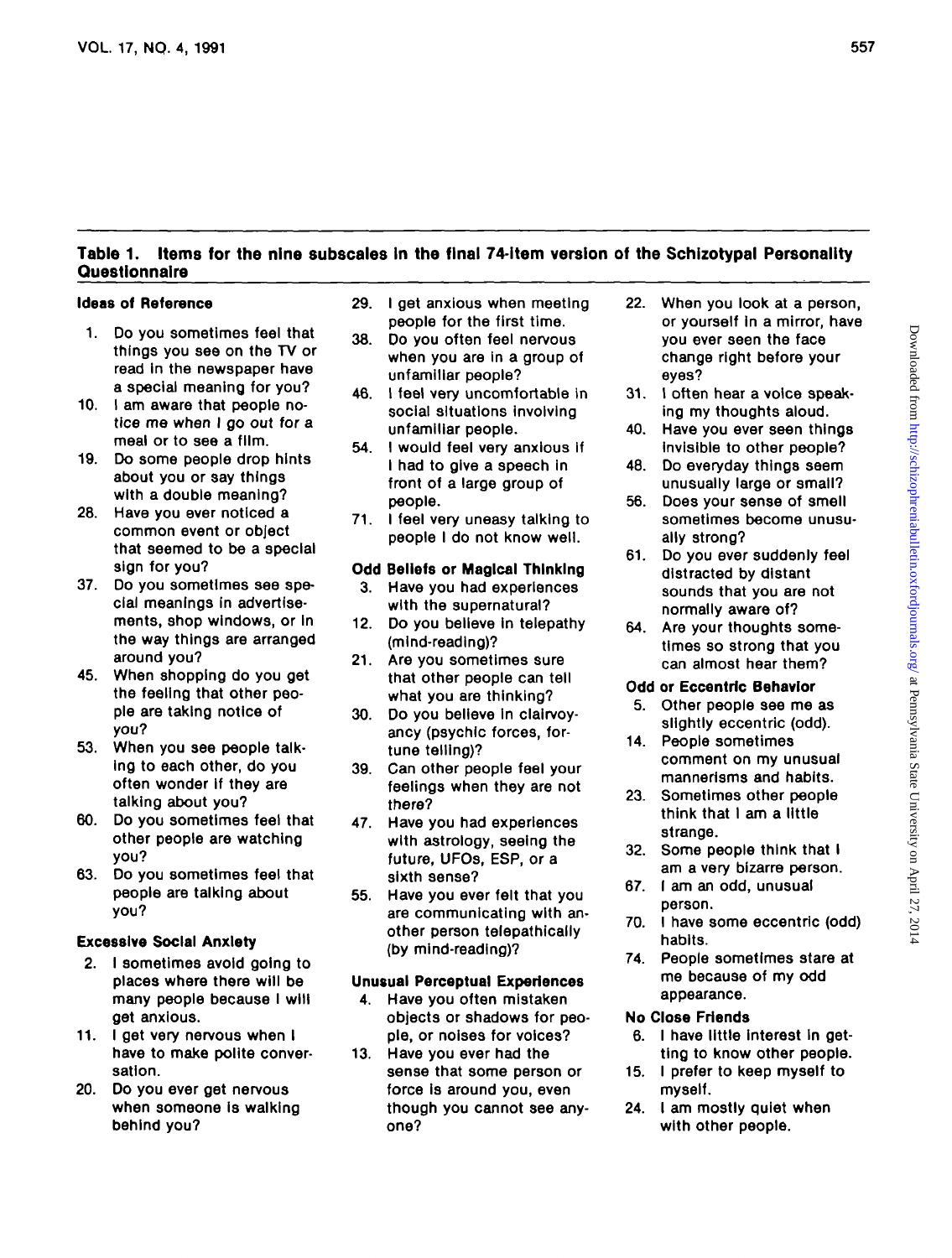# **Table 1. Items for the nine subscales in the final 74-ltem version of the Schizotypal Personality Questionnaire—Continued**

#### **No Close Friends—Continued**

- 33. I find it hard to be emotionally close to other people.
- 41. Do you feel that there is no one you are really close to outside of your immediate family, or people you can confide In or talk to about personal problems?
- 49. Writing letters to friends is more trouble than it is worth.
- 57. I tend to keep in the background on social occasions.
- 62. I attach little Importance to having close friends.
- 66. Do you feel that you cannot get "close" to people?

## **Odd Speech**

- 7. People sometimes find it hard to understand what I am saying.
- 16. I sometimes jump quickly from one topic to another when speaking.
- 25. I sometimes forget what I am trying to say.
- 34. I often ramble on too much when speaking.
- 42. Some people find me a bit vague and elusive during a conversation.
- 50. I sometimes use words In unusual ways.
- 58. Do you tend to wander off the topic when having a conversation?
- 69. I find it hard to communicate clearly what I want to say to people.
- 72. People occasionally comment that my conversation is confusing.

## **Constricted Affect**

- 8. People sometimes find me aloof and distant.
- 17. I am not good at expressing my true feelings by the way I talk and look.
- 26. I rarely laugh and smile.
- 35. My "nonverbal" communication (smiling and nodding during a conversation) is not very good.
- 43. I am poor at returning social courtesies and gestures.
- 51. I tend to avoid eye contact when conversing with others.
- 68. I do not have an expressive and lively way of speaking.
- 73. I tend to keep my feelings to myself.

#### **Susplciousne8s**

- 9. I am sure I am being talked about behind my back.
- 18. Do you often feel that other people have it in for you?
- 27. Do you sometimes get concerned that friends or coworkers are not really loyal or trustworthy?
- 36. I feel I have to be on my guard even with friends.
- 44. Do you often pick up hidden threats or put-downs from what people say or do?
- 52. Have you found that It is best not to let other people know too much about you?
- 59. I often feel that others have it In for me.
- 65. Do you often have to keep an eye out to stop people from taking advantage of you?

**Note.—**Trie response format Is "yes/no." All Items endorsed "yes" score 1 point.

Scales to Assess Convergent and Discriminant Validity. Two scales were administered to sample 1 to assess convergent validity for the SPQ. They were chosen because they have a demonstrated validity and they each tap more than one feature of *DSM-1H-R* schizotypal personality disorder.

STA (Claridge and Broks 1984) is a 37-item scale of schizotypal personality modeled on *DSM-III* (American Psychiatric Association 1980). This

scale assesses three schizotypal features of unusual perceptual experiences, magical ideation, and paranoid ideation (Hewitt and Claridge 1989).

Schizophrenism is a 14-item subscale of the Schizotypy Questionnaire (Venables et al. 1990) reflecting the cognitive, perceptual, and socialanxiety features of schizotypal personality disorder. This scale has been found to correlate with a clinical assessment of schizotypal personality

disorder independently of borderline personality disorder (Raine 1987).

Two scales also were administered to test discriminant validity of the SPQ. They were chosen because they tap features that are not part of *DSM-III-R* schizotypal personality disorder, but that nevertheless tap proneness to psychosis. Both measures have been found to load separately from other measures of schizotypal personality in factor analyses of schizotypal scales (Bentall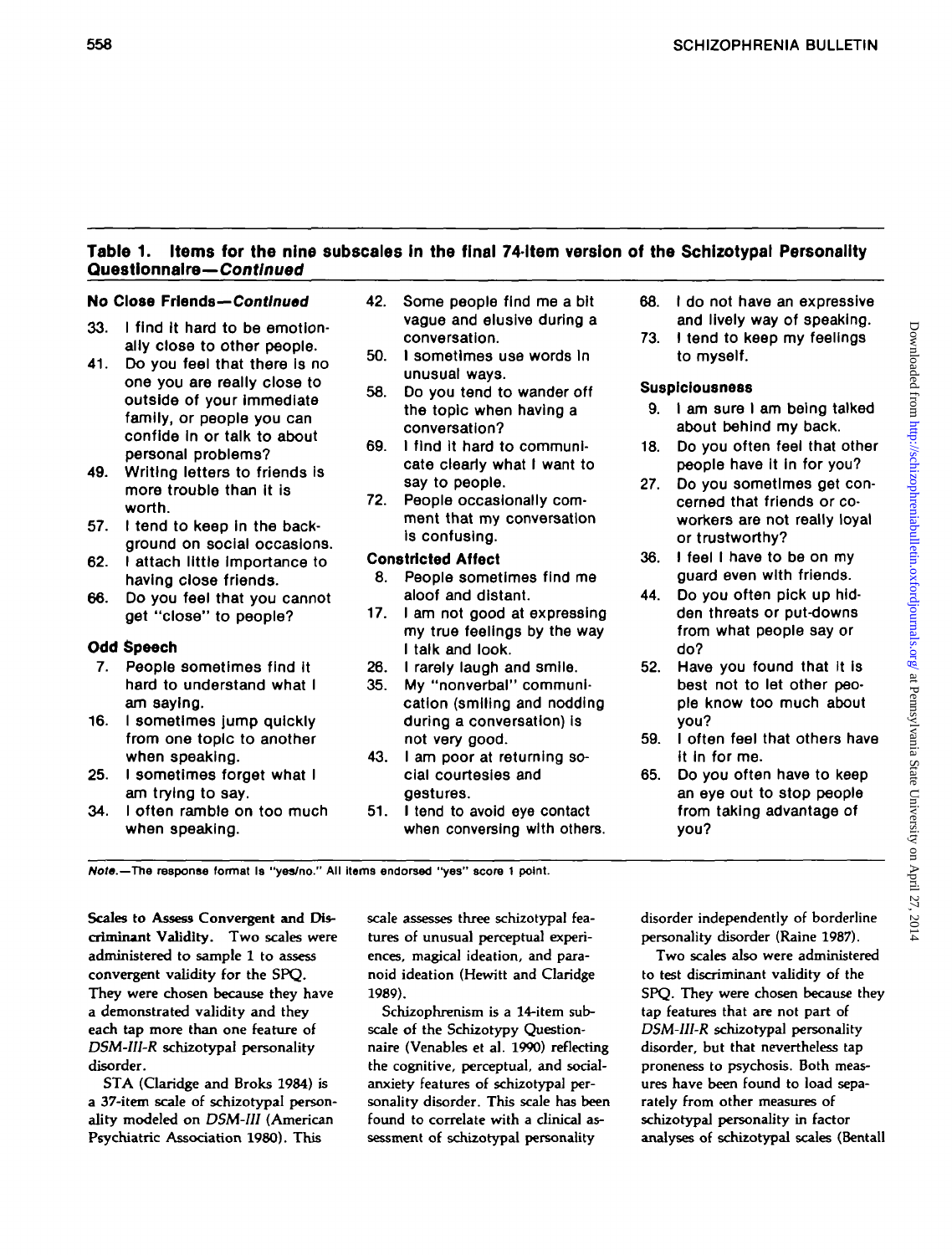et al. 1989; Raine and Allbutt 1989). It was anticipated that these measures would correlate at a significantly lower level with SPQ than would the two convergent-validity measures described above.

Anhedonia is a 13-item subscale of the Schizotypy Questionnaire that measures social and physical anhedonia and is orthogonal to Schizophrenism (Venables et al. 1990).

Psychoticism (Eysenck et al. 1985) is the short 12-item version of the Psychoticism scale of the Eysenck Personality Questionnaire (Eysenck and Eysenck 1975). Chapman et al. (1982) suggest that this questionnaire assesses the type of antisociality that precedes later psychosis and reflects aspects such as antisocial behavior and hard-headedness.

Diagnostic Interview for Schizotypal Personality Disorder. Ten percent high and low cutoff scores on the distribution of SPQ scores were 41 and 12, respectively. Subject volun-

teers who met these two cutoffs were asked to volunteer for a clinical interview to assess criterion validity of the SPQ. Not all of the subjects eligible to participate volunteered for the interview; however, 14 low-scoring SPQ subjects and 11 high-scoring subjects were assessed for *DSM-H1-R* schizotypal personality disorder with the SCID. Presence of each schizotypal trait was assessed on a 3-point scale  $(1 - absent, 2 - subthreshold,$  $3$  = threshold); subjects had to have five traits out of nine at threshold level for a *DSM-III-R* diagnosis of schizotypal personality disorder. In addition to making a yes/no diagnosis for each subject, interviewers tallied scores on the nine traits to provide a dimensional index of schizotypal personality disorder as a parallel to the dimensional format of the SPQ. Interviews were videotaped and scored by two interviewers who independently rated the subject.

Interviews were carried out by clinical Ph.D. students trained by the

author on the SCID-II. Interviewers were blind to group membership and each other's assessment at the time ratings were conducted. Interviews took place on an average of 2 months after administration of the SPQ (range: 1 to 3 months).

#### **Results**

Internal Reliability. Corrected item total correlations and coefficient alpha were calculated for sample 1 (samples 1a and 1b;  $n = 302$ ) and also for sample 2 (replication sample;  $n = 220$  for the initial 66-item scale. Mean, SDs, ranges, and coefficient alpha for each of the nine subscales and total SPQ score for this initial scale for both sample 1 and sample 2 are shown in table 2.

Coefficient alpha for the total SPQ score was high in both sample 1 (0.90) and sample 2 (0.91). Coefficient alpha for the nine subscales ranged from 0.66 to 0.81 (mean  $=$ 0.71) in sample 1 and from 0.63 to

|  |  |  |  |  |                                                                                            | Table 2. Mean, SDs, ranges, and coefficient alpha for the Schizotypal Personality Questionnaire |
|--|--|--|--|--|--------------------------------------------------------------------------------------------|-------------------------------------------------------------------------------------------------|
|  |  |  |  |  | (SPQ) and each of its nine subscales for sample 1 ( $n = 302$ ) and sample 2 ( $n = 220$ ) |                                                                                                 |

|                                                       |       | Sample 1 |           |          |              |      | Sample 2 |          |
|-------------------------------------------------------|-------|----------|-----------|----------|--------------|------|----------|----------|
| <b>SPQ subscale</b>                                   | Alpha | Mean     | <b>SD</b> | Range    | <b>Alpha</b> | Mean | SD       | Range    |
| 1. Ideas of Reference                                 | 0.71  | 5.19     | 2.4       | $0 - 9$  | 0.71         | 4.33 | 2.4      | $0 - 9$  |
| 2. Social Anxiety                                     | 0.72  | 3.67     | 1.9       | $0 - 7$  | 0.68         | 3.86 | 2.0      | $0 - 7$  |
| 3. Odd Beliefs/Magical<br><b>Thinking</b>             | 0.81  | 2.23     | 2.0       | $0 - 7$  | 0.75         | 1.99 | 2.1      | $0 - 7$  |
| 4. Unusual Perceptual<br><b>Experiences</b>           | 0.71  | 2.82     | 2.2       | $0 - 9$  | 0.73         | 2.83 | 2.2      | $0 - 9$  |
| 5. Eccentric/Odd<br><b>Behavior and</b><br>Appearance | 0.76  | 2.03     | 1.5       | $0 - 4$  | 0.74         | 1.92 | 1.4      | $0 - 4$  |
| 6. No Close Friends                                   | 0.67  | 2.24     | 2.1       | $0 - 9$  | 0.74         | 2.36 | 2.0      | $0 - 9$  |
| 7. Odd Speech                                         | 0.70  | 3.99     | 1.8       | $0 - 7$  | 0.63         | 3.86 | 2.0      | $0 - 7$  |
| 8. Constricted Affect                                 | 0.66  | 1.47     | 1.5       | $0 - 6$  | 0.65         | 1.69 | 1.5      | $0 - 6$  |
| 9. Suspiciousness/<br>Paranoid Ideation               | 0.78  | 3.31     | 2.2       | $0 - 8$  | 0.73         | 3.39 | 2.4      | $0 - 9$  |
| Total SPQ score                                       | 0.90  | 26.9     | 11.0      | $0 - 58$ | 0.91         | 26.3 | 11.4     | $1 - 57$ |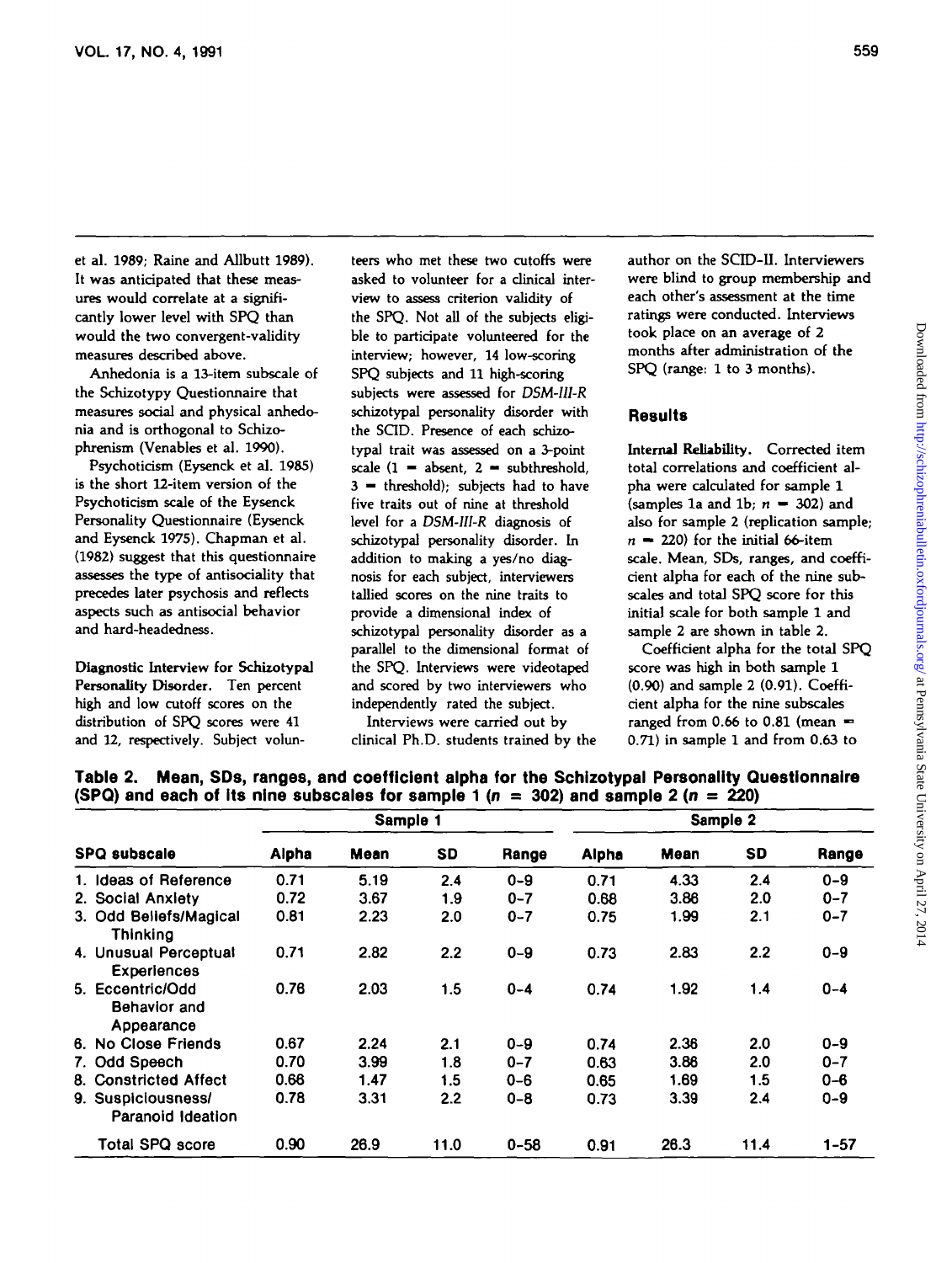$0.75$  (mean = 0.71) in sample 2. Values were similar across samples, with an average absolute difference in alphas of 0.04.

Mean subscale reliabilities averaged across samples fell below 0.70 for three of the nine subscales (subscales 2, 7, and 8). In addition, the fifth subscale, although having good reliability in both samples, contained only four items compared to the seven to nine items making up the other subscales. Consequently, eight of the additional items administered to sample 2 were used to increase the reliabilities of these three subscales and to increase item length of the fourth subscale, in order to ensure equal representation of subscales in the total SPQ score. The resulting reliabilities for these four subscales were as follows: 2 (Social Anxiety), 0.78; 5 (Eccentric/Odd Behavior and Appearance), 0.78; 7 (Odd Speech), 0.75; 8 (Inappropriate/Constricted Affect), 0.73. For the final 74-item questionnaire, therefore, subscale reliabilities averaged across samples ranged from 0.71 to 0.78 (mean 0.74), with a total scale score reliability of 0.91.

**Criterion Validity.** With the SCID, coefficient kappa for agreement between the two clinical raters for presence of *DSM-III-R* schizotypal personality disorder was 0.89. The degree of concordance between the two interviewers for diagnosis of schizotypal personality disorder was high and significant (tau  $= 0.87$ , *p <* 0.0005). In the single case of disagreement where the second rater did not give a diagnosis of schizotypal personality disorder, three traits were rated as present, four traits were rated as subthreshold, and two were rated as absent. The intraclass correlation for rater reliability for the dimensional measure

of schizotypal personality disorder was also high and significant  $(r =$ 0.98, *p <* 0.0005).

Regarding criterion validity for the SPQ, of the 11 subjects who scored in the top 10 percent of SPQ scores, 6 (55%) were allocated a clinical SCID-II diagnosis of schizotypal personality disorder according to *DSM-III-R* criteria. None of the 14 subjects scoring in the bottom 10 percent of SPQ scores received such a diagnosis. A chi-square analysis using Yates' correction indicated a significant association between group membership (high/low) on the SPQ and clinical diagnosis (yes/no) of schizotypal personality disorder  $(x^2 = 7.3)$ *p <* 0.007). The association between questionnaire and clinical classification systems was significant (tau — 0.63, *p <* 0.0009). The point-biserial correlation between diagnosis of schizotypal personality disorder and SPQ scores was also significant (r = 0.60, *p <* 0.001). These analyses indicate that high scores on the SPQ are indicative of a diagnosis of schizotypal personality disorder.

The 5 subjects in the top 10 percent of SPQ scores who did not receive a diagnosis of schizotypal personality disorder were compared with the 14 subjects scoring in the bottom 10 percent of SPQ scores on the dimensional SCID-II interview measure of schizorypal personality disorder. The lowest score possible on this dimensional scale is 9. The five top-scoring SPQ subjects had significantly higher scores (mean  $=$ 14.0,  $SD = 1.4$ ) than did low-scoring SPQ subjects (mean — 10.8, SD  $= 2.7$ ,  $t = 2.4$ ,  $p < 0.03$ ). Four of these five subjects had either subthreshold or threshold ratings on three to five schizotypal traits, while the remaining subject had threshold ratings on two traits. These analyses indicate that high SPQ scorers who

do not meet diagnostic criteria for *DSM-III-R* schizotypal personality disorder nevertheless possess significantly more schizotypal features than do low SPQ scorers.

As a further test of criterion validity, dimensional scores of schizotypal personality disorder derived from the diagnostic interview were correlated with SPQ total and subscale scores. Results of these analyses are shown in table 3. Total SPQ scores correlated significantly with the dimensional measure of schizotypal personality (Spearman's r — 0.68, *p <* 0.0005). All of the subscales correlated significantly with the SCID-II schizotypal score (mean Spearman's  $r = 0.65$ , range = 0.55 to 0.80,  $p < 0.005$ ).

Criterion validity of the individual SPQ subscale scores was tested by assessing whether subjects judged to have a specific schizorypal trait on the SCID-II interview also had raised scores on the SPQ subscale for the same trait. Subjects with either a threshold or subthreshold score on the SCID-II for each trait were compared with subjects in whom the trait was absent on each of the nine SPQ subscales. Table 4 shows the results of these f-tests. Significant group differences were observed on seven of the nine subscale scores, with a trend ( $p < 0.08$ , two-tailed) on a further subscale (Odd Beliefs/ Magical Thinking). Statistical tests could not be computed on the remaining scale (No Close Friends), since no variance was observed in one of the two groups, although the group mean for the "trait-present" group was three times higher than that of the "trait-absent" group. These analyses indicate criterion validity for the SPQ subscales.

**Test-Retest Reliability.** Retest data on the SPQ were collected from the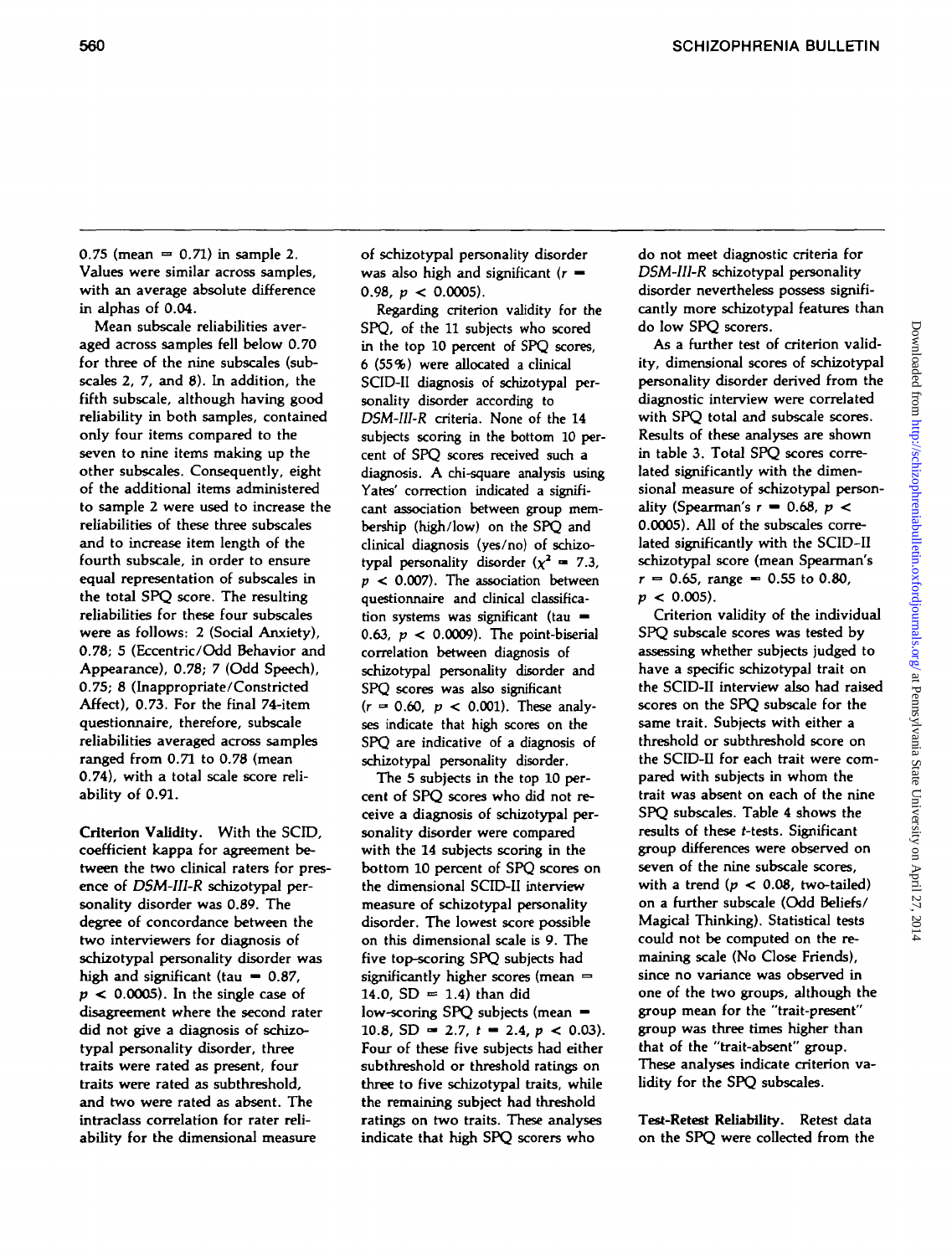# **Table 3. Correlations of dimensional scores for schlzotypal personality disorder from SCID Interview and SPQ total and subscale scores**

| <b>SPQ subscale</b>                      | <b>SCID interview</b> |
|------------------------------------------|-----------------------|
| 1. Ideas of Reference                    | $0.80^{1}$            |
| 2. Social Anxiety                        | 0.67 <sup>1</sup>     |
| 3. Odd Beliefs/Magical Thinking          | 0.58 <sup>2</sup>     |
| 4. Unusual Perceptual Experiences        | $0.59^{2}$            |
| 5. Eccentric/Odd Behavior and Appearance | $0.55^{2}$            |
| 6. No Close Friends                      | 0.68 <sup>1</sup>     |
| 7. Odd Speech                            | 0.65 <sup>1</sup>     |
| 8. Constricted Affect                    | 0.72 <sup>1</sup>     |
| 9. Suspiciousness/Paranoid Ideation      | $0.58^{2}$            |
| <b>Total SPQ score</b>                   | 0.68 <sup>1</sup>     |

**Note.—SPQ = Schlzotypal Personality Questionnaire; SCID = Structured Clinical Interview for DSU-III-R Personality Disorders.**

**1 p < 0.0005, two-tailed.**

**2 p < 0.005, two-tailed.**

25 subjects who undertook the clinical interview for *DSM-1II-R* schizotypal personality disorder. Twomonth test-retest reliability for the scale was 0.82 ( $p < 0.0005$ ).

Convergent and Discriminant Validity. Pearson correlations were calculated between total SPQ scores and validation scales administered to samples la and lb. Because some of these validation scales contained items that overlapped with the SPQ and thus artificially increased validity coefficients, SPQ scores were individually corrected to adjust for this item overlap. Intercorrelations between the corrected SPQ scores and the validity scales for both subsamples are shown in table 5. All correlations between adjusted SPQ scores and convergent validity scales (Schizophrenism and STA) were high  $(r = 0.65$  to 0.81) and statistically significant (p *<* 0.001) in both subsamples. Correlations for the two discriminant validity scales (Psychoticism and Anhedonia) were low

but statistically significant in both subsamples ( $r = 0.19$  to 0.37,  $p <$ 0.03). The correlations for these discriminant validity scales were significantly lower than those for convergent validity scales in both subsamples in all cases (Hotelling's *t*-test,  $p < 0.006$ ).

## **Discussion**

The 74-item SPQ for the assessment of *DSM-HI-R* schizotypal personality disorder provides an overall measure of individual differences in schizotypal personality together with subscores for the nine schizotypal traits. This SPQ scale shows substantial evidence for reliability and validity. The overall scale has high internal reliability (0.90 to 0.91), sampling validity (all nine schizotypal traits assessed), test-retest reliability (0.82), convergent validity ( $r = 0.59$  to 0.81), discriminant validity, and criterion validity ( $r = 0.63$ , 0.68). Furthermore, evidence for reliability, convergent validity, and discriminant validity was found to replicate well across separate populations of subjects.

The SPQ was found to correlate at a significantly higher level with other schizotypal personality scales than with scales that do not tap *DSM-HI-R* schizotypal features; this result indicates both convergent and discriminant validity for the SPQ. As for discriminant validity, the lowlevel correlations obtained between SPQ and Anhedonia/Psychoticism (0.18 to 0.37) are broadly consistent with previous low-level correlations reported between these latter two scales and other individual measures of schizotypal personality traits with respect to magnitude. For example, the Magical Ideation scale has been reported to correlate 0.32 with Psychoticism and between —0.15 and - 0.29 with Physical Anhedonia (Eckblad and Chapman 1983). Similarly, Perceptual Aberration correlates at a low level  $(-0.10)$  to -0.22) with Physical and Social Anhedonia (Chapman et al. 1978, 1982). Note, however, that the direction of these small correlations is negative in previous studies but positive in the present study.

Test-retest reliability of 0.82 for the SPQ compares favorably to reliabilities ranging from 0.44 to 0.84 for five psychosis-proneness scales (Magical Ideation, Perceptual Aberration, Physical Anhedonia, Schizoidia, and Nonconformity) reported by Chapman et al. (1982). Similarly, the high internal reliability of the SPQ (0.90, 0.91) compares very well with internal reliabilities of 0.16 to 0.89 reported for these five psychosisproneness scales (Chapman et al. 1982).

Evidence for criterion validity for the SPQ stems from the fact that all subjects who received a clinical diagnosis of schizotypal personality dis-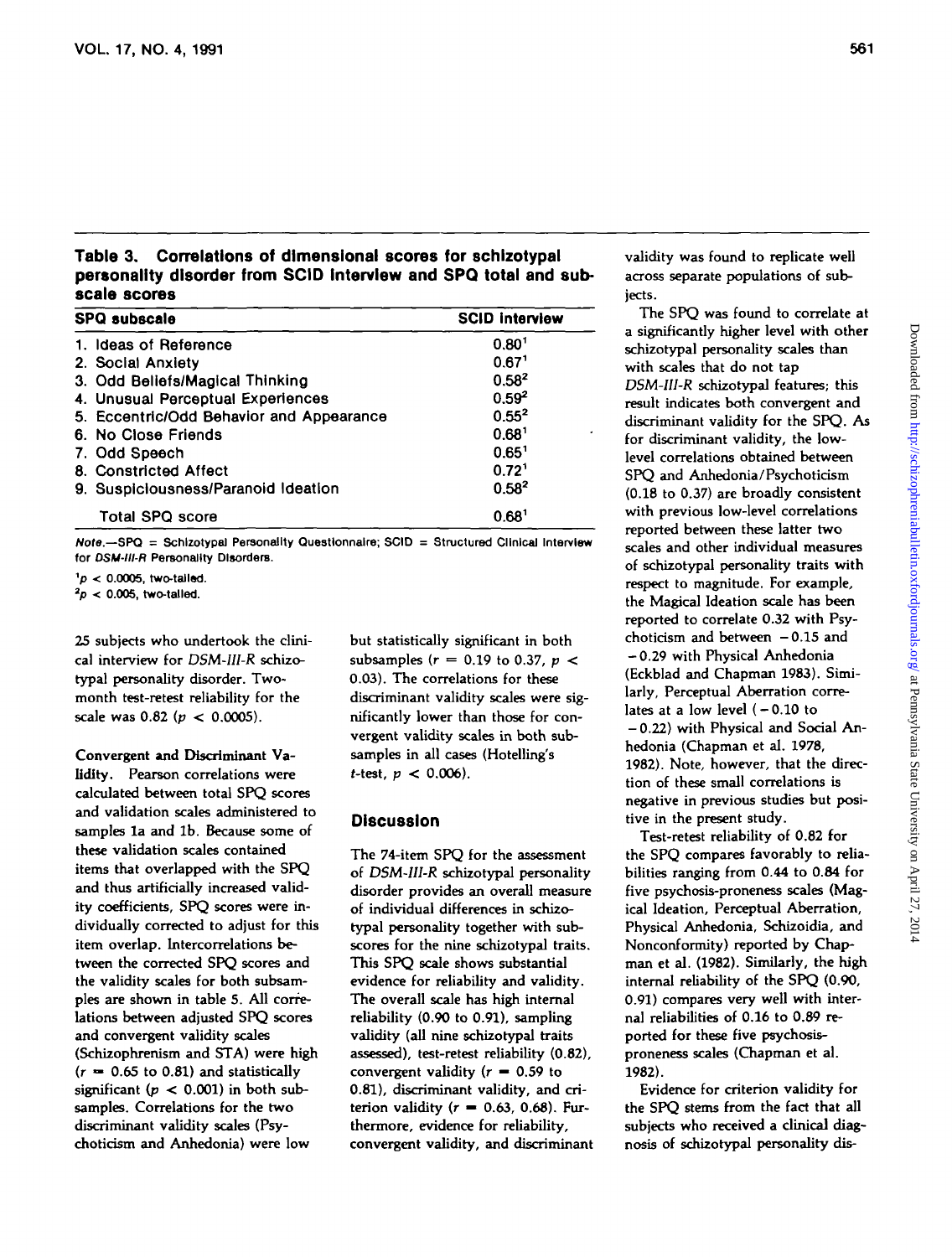|  |  |                                                               |  | Table 4.   Results of t-tests comparing subjects with a schizotypal "trait present" to subjects with |  |  |  |
|--|--|---------------------------------------------------------------|--|------------------------------------------------------------------------------------------------------|--|--|--|
|  |  | "trait absent" (based on SCID interview) on the SPQ subscales |  |                                                                                                      |  |  |  |

|                     |                                             | <b>Trait present</b> |       | Trait absent |       |     |        |
|---------------------|---------------------------------------------|----------------------|-------|--------------|-------|-----|--------|
| <b>SPQ subscale</b> |                                             | Mean                 | (SD)  | Mean         | (SD)  |     | p      |
|                     | 1. Ideas of Reference                       | 6.7                  | (2.2) | 2.6          | (3.0) | 3.5 | 0.002  |
|                     | 2. Social Anxiety                           | 4.8                  | (1.9) | 2.0          | (1.7) | 3.8 | 0.0005 |
|                     | 3. Odd Beliefs/Magical Thinking             | 3.3                  | (2.0) | 1.5          | (2.2) | 1.9 | 0.08   |
|                     | 4. Unusual Perceptual Experiences           | 4.8                  | (2.8) | 0.7          | (1.1) | 4.9 | 0.0005 |
|                     | 5. Eccentric/Odd Behavior and<br>Appearance | $3.5\,$              | (0.6) | 1.4          | (1.5) | 2.7 | 0.01   |
|                     | 6. No Close Friends                         | 7.0                  | (0.0) | 2.3          | (2.5) |     |        |
|                     | 7. Odd Speech                               | 5.2                  | (1.3) | 3.0          | (2.5) | 2.7 | 0.02   |
|                     | 8. Constricted Affect                       | 2.7                  | (1.6) | 0.6          | (0.8) | 3.5 | 0.006  |
|                     | 9. Suspiciousness/Paranoid<br>Ideation      | 4.2                  | (2.7) | 1.8          | (2.2) | 2.3 | 0.03   |

**Note.—SPQ = Schizotypal Personality Questionnaire; SCID = Structured Clinical Interview for DSM-llhR Personality Disorders-**

order came from the high-scoring SPQ group, whereas no subject from the low-scoring group received such a diagnosis. In addition, high-scoring SPQ subjects without a schizotypal diagnosis showed partial fulfillment of the criterion for this disorder. In addition, the dimensional clinical measure of schizotypal personality disorder correlated 0.68 with SPQ scores. Evidence for criterion validity is particularly marked in light of the fact that SPQ administration preceded clinical interviews by an average of 8 weeks.

If we assume that no subject outside the top 10 percent of SPQ scores would receive a diagnosis of schizotypal personality disorder, we can calculate a conservative base-rate estimate for this disorder in the present sample at 5.5 percent (55% of those scoring in the top 10% of SPQ scores had a schizotypal diagnosis). This figure is comparable to the estimate of 5.8 percent made by Baron and Risch (1987). Since high scorers on the SPQ are likely to receive a clinical diagnosis of schizotypal personality disorder, these data also suggest that the SPQ

would be of use in research into schizotypal personality disorder. For example, findings in this study indicated that 55 percent of those subjects who score in the top 10 percent of the SPQ distribution receive a *DSM-III-R* clinical diagnosis of schizotypal personality disorder, while most of the remaining 45 percent of high-scoring SPQ subjects possess between three and five schizotypal traits at a threshold or subthreshold level. This yield rate of 55 percent is substantially greater than that of 6.6 percent found by Rosenberger and Miller (1989) who also used 10 percent cutoffs on Perceptual Aberration, Magical Ideation, and two borderline scales to screen for schizotypal and borderline personality disorder. Seven of the 106 subjects who scored in the top 10 percent on these scales (6.6%) received a *DSM-III* diagnosis of schizotypal personality disorder. Initial screening of subjects with the SPQ followed by a confirmatory clinical interview (e.g., using the SCID-II or the Structured Interview for Schizotypy [SIS; Kendler et al. 1989]) would therefore seem to be a viable

strategy for recruiting subjects with schizotypal personality disorder from a nondinical population.

There are additional reasons why the SPQ may be useful in future research on schizotypal personality disorder. Most studies on schizotypal personality disorder recruit subjects from hospital samples. Since many schizotypal patients are unlikely to seek help in conventional treatment centers, however, these samples are likely to be biased. Thus, recruitment of subjects with schizotypal personality disorder at a clinical level from nondinical samples using the SPQ may be valuable in redressing this bias and increasing generalizability of findings.

It also has been argued that schizotypal individuals are genetically predisposed to schizophrenia but possess protective factors against this illness. Therefore, schizorypal subjects who do not yet feel compelled to seek out psychiatric help may represent a more appropriate sample for research on such potentially protective factors.

The SPQ may also be useful to researchers interested in schizo-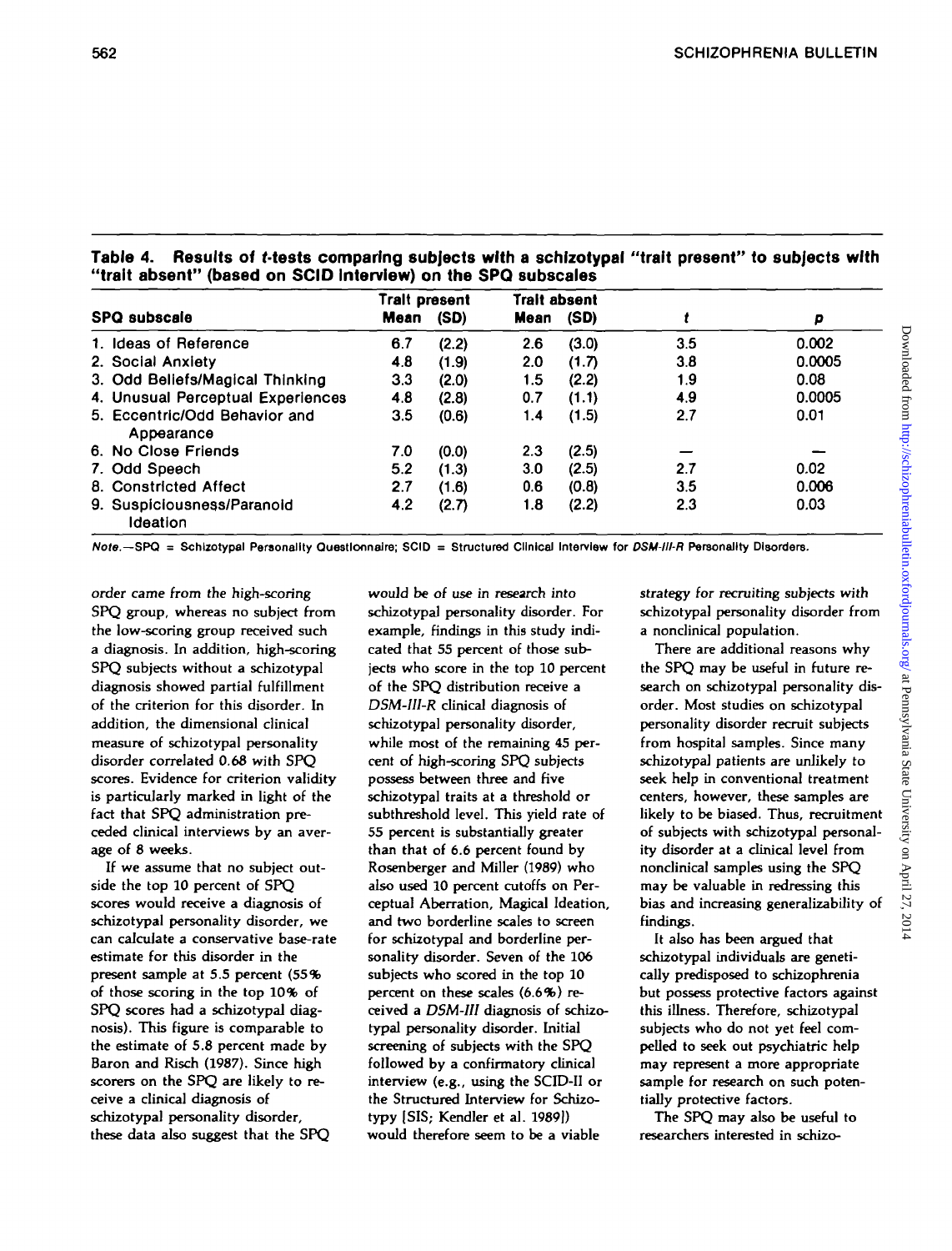| Table 5. | Intercorrelations between total Schizotypal Personal-                |
|----------|----------------------------------------------------------------------|
|          | ity Questionnaire (SPQ) scores and convergent/discriminant va-       |
|          | lidity scales in sample 1a ( $n = 151$ ) and sample 1b ( $n = 151$ ) |

|                              |                   | Sample 1a | Sample 1b         |       |  |
|------------------------------|-------------------|-----------|-------------------|-------|--|
|                              | <b>SPQ</b>        | p         | <b>SPQ</b>        | D     |  |
| Convergent validity          |                   |           |                   |       |  |
| <b>STA</b>                   | 0.81 <sup>1</sup> | 0.001     | 0.81 <sup>1</sup> | 0.001 |  |
| Schizophrenism               | 0.59 <sup>1</sup> | 0.001     | 0.65 <sup>1</sup> | 0.001 |  |
| <b>Discriminant validity</b> |                   |           |                   |       |  |
| Anhedonia                    | $0.19^{2}$        | 0.02      | 0.18 <sup>2</sup> | 0.03  |  |
| Psychoticism                 | 0.37 <sup>2</sup> | 0.001     | 0.27 <sup>2</sup> | 0.001 |  |

**Note.—SPQ scores are corrected for Item overlap with other scales.**

<sup>1,2</sup> Correlations with different superscripts within a sample significantly differ  $(p < 0.006)$ .

phrenia per se. Failure to obtain differences between schizophrenic patients and control subjects may occur because of the presence of some schizotypal individuals in the normal control group. Investigators could use the SPQ to screen out such subjects and thus alleviate type II errors. Alternatively, studies on schizophrenia that include a schizotypal group in addition to a normal control group may be of particular value. Studies that can simultaneously demonstrate the same dependent-variable differences in both schizophrenic subjects and schizotypal subjects relative to controls clearly offer a more potent research strategy for overcoming conceptual and methodological problems associated with schizophrenia research.

Collapsing across both subsamples, the nine SPQ subscales were found to have internal reliabilities ranging from 0.71 to 0.78 (mean 0.74). These internal reliabilities are equal to or higher than those reported for other brief schizotypal scales such as the Rust Inventory of Schizoid Cognitions (0.67; Rust 1987), Anhedonia (0.76; Venables et al. 1990), Schizophrenism (0.82; Venables et al. 1990), and Psychoticism (0.76, 0.78;

Eysenck et al. 1985). AH nine subscales significantly correlated with dimensional SCID-II interview scores for schizotypal personality disorder. Furthermore, each of these subscales could differentiate the clinical presence or absence of the subscaleappropriate clinical trait (see table 4). Such analyses indicate criterion validity for these subscales and suggest that they may be useful to researchers who wish to make differential predictions for these traits.

Although the SPQ was developed with a nonpsychiatric population, it recently has been found to be suitable, after only minor modifications, for schizophrenic and bipolar patients as well as for normal adults who are not college educated. The necessary modifications consist of defining terms such as telepathy (mind-reading) and dairvoyancy (psychic forces, fortune telling) and are included in the items listed in table 1. These minor additions should be included in the administration of the SPQ to all subject samples.

Finally, an important conceptual point concerns the use of self-report measures to assess schizotypal signs, such as "eccentric/odd behavior and appearance," "odd speech," and "constricted affect," as opposed to schizotypal symptoms, such as "unusual perceptual experiences" and "ideas of reference." Although selfreport procedures may be quite appropriate for the latter, clinical experience suggests that many people are not accurate in their self-judgments of appearance and speech. Somewhat surprisingly, subscales of schizotypal signs were found to be just as valid and reliable as subscales of symptoms (see tables 3 and 4). This may be because some of the questions assessing signs were worded so that the subject reports on external corroboration of these signs (e.g., "People sometimes comment on my unusual mannerisms and habits" or "People sometimes find it hard to understand what I am saying") rather than relying solely on self-analysis.

Although they were disturbed in other areas of cognition, schizotypal individuals in this sample apparently had no significant loss of insight that would affect their self-perceptions and thus invalidate the results on subscales for schizotypal signs. Whether this finding applies to other subject samples remains to be seen.

#### **References**

American Psychiatric Association. *DSM-1I1: Diagnostic and Statistical Manual of Mental Disorders.* 3rd ed. Washington, DC: The Association, 1980.

American Psychiatric Association. *DSM-Hl-R: Diagnostic and Statistical Manual of Mental Disorders.* 3rd ed., revised. Washington, DC: The Association, 1987.

Andreasen, N.C. Negative symptoms in schizophrenia. *Archives of General Psychiatry* 39:784-788, 1982.